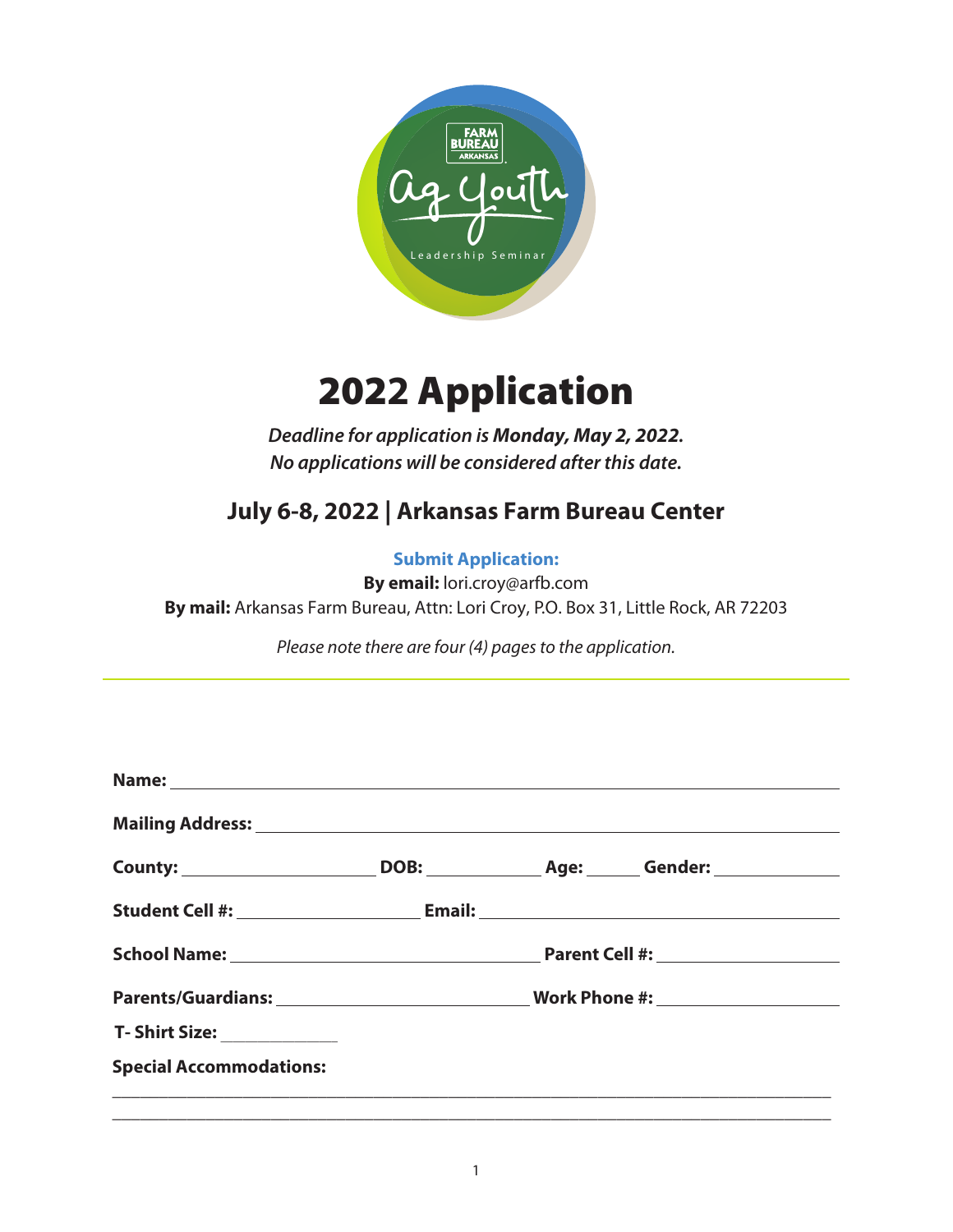| <u> 1989 - Johann Stoff, amerikansk politiker (* 1908)</u>       |                                                                                            |
|------------------------------------------------------------------|--------------------------------------------------------------------------------------------|
|                                                                  |                                                                                            |
|                                                                  |                                                                                            |
|                                                                  |                                                                                            |
|                                                                  |                                                                                            |
|                                                                  |                                                                                            |
|                                                                  |                                                                                            |
|                                                                  |                                                                                            |
|                                                                  | ,我们也不能在这里的时候,我们也不能在这里的时候,我们也不能会在这里的时候,我们也不能会在这里的时候,我们也不能会在这里的时候,我们也不能会在这里的时候,我们也不          |
|                                                                  |                                                                                            |
|                                                                  | In the following space, please list your extracurricular activities including offices held |
| <b>Extracurricular Activities</b>                                | <b>Awards Received &amp;/or Offices Held</b>                                               |
|                                                                  |                                                                                            |
|                                                                  |                                                                                            |
|                                                                  |                                                                                            |
| and award received. Print, type or attached an additional sheet. |                                                                                            |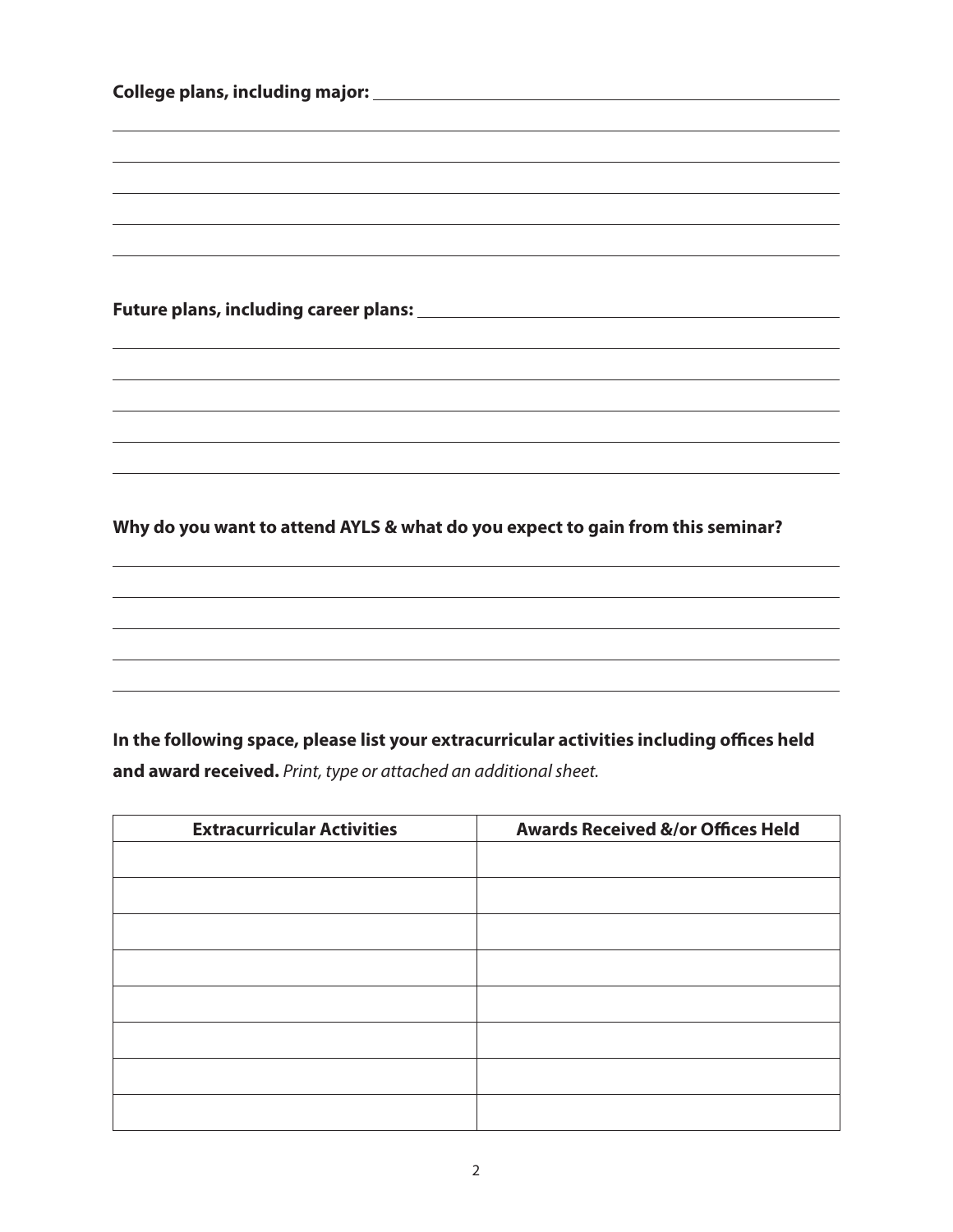**In 150 words or less, describe your most significant leadership experience. Include what you learned and how it will affect your future.** *Print, type or attached an additional sheet.*